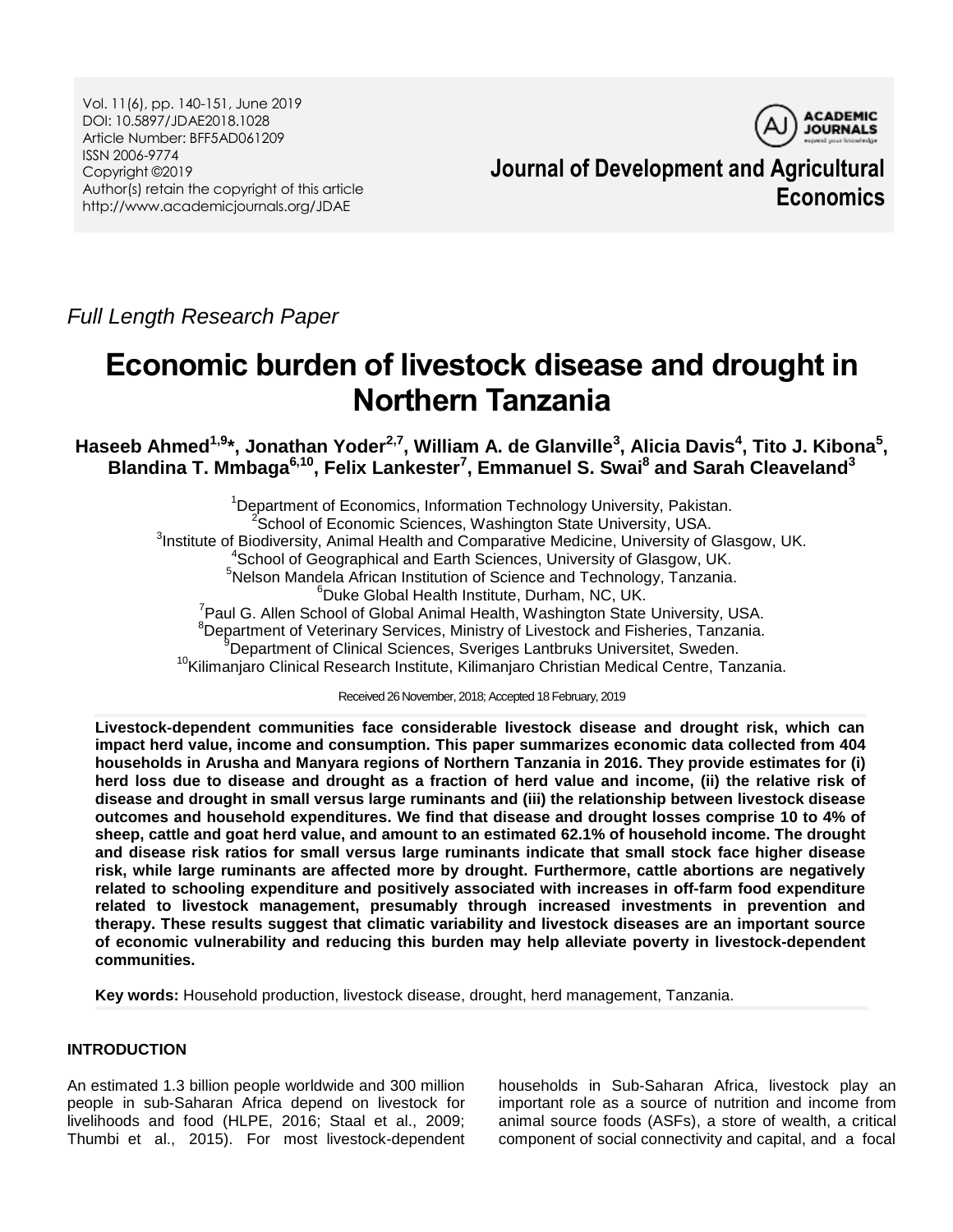point of household work activity and investment (Bhaskaram, 2002; Galvin, 2008; McPeak, 2006; Iannotti and Lesorogol, 2014; Mosites et al., 2015).

Major livestock diseases such as contagious bovine pleuropneumonia, peste des petit ruminants and foot and mouth disease (FMD) are often poorly controlled in sub Saharan Africa (Domenech et al., 2006). Tanzanian livestock production faces several risks in form of infectious and vector-borne diseases like East Coast Fever, rabies, FMD etc (Cleaveland et al., 2003; Sambo et al., 2013; Matemba et al., 2010; Lankester et al., 2015). These and many other diseases contribute directly to losses in livestock keeping households through mortality, reduced weight gain, lowered milk yield and reduced fertility. Reduction, prevention and elimination of livestock disease can therefore be a poverty alleviation tool for livestock-keeping households of Sub-Saharan Africa whose income is primarily tied to livestock productivity and health. There is still much to be learned about the burden of these diseases and drought through their impact on household wealth, income, and consumption.

This article contributes to the literature on the burden of livestock disease by quantifying direct impacts of livestock death and abortions in terms of financial loss, and some of the indirect impacts on households by examining relationships between livestock disease outcomes and household expenditures on important goods and services using cross-sectional data from northern Tanzania for the year 2016. Specifically, this paper (i) calculates the direct costs of livestock disease burden on households in terms of financial/asset loss as a proportion of income and herd value, (ii) calculates the risk ratios based on losses as proportion of herd value for small versus large stock, and (iii) examines the relationship between livestock disease incidence and death on household food, education, health, and livestock expenditures.

Estimating livestock disease burden can be complicated, because losses in herd value and growth due to disease can lead to several indirect consequences like reduced consumption because of financial losses and public health crises through zoonotic disease transmission. McInerney (1999) proposed an economic model for estimating livestock disease burden. The model accounts for direct as well as indirect impacts of livestock illness on household welfare. There are two main pathways through which livestock disease affects households: 1) Direct and indirect costs (increased management costs) and loss in livelihoods (lost output, livestock death) due to specific losses in a herd; and 2)

Disease transmission within and outside the herd that lead to subsequent losses. These pathways then lead to further household and societal-level impacts such as constraints on trade (Bennett, 2003; James and Rushton, 2002; Narrod et al., 2012), negative impacts on overall livestock prices (Barrett et al., 2003), grazing lands with higher infection risk (Fèvre et al., 2001; Lankester et al., 2015), lost nutrition (Mosites et al., 2015; Rist et al., 2015) and higher zoonotic risk (Torgerson and Macpherson, 2011; McDermott et al., 2013). While this paper does not explicitly deal with the second pathway, that is, disease transmission risk within and outside the herd, it estimates direct and indirect costs in terms of loss of herd value and income due to drought and disease; and possible attenuation in household consumption expenditure due to livestock death and abortion. Economic and public health implications of these estimates are explored at the household as well as societal level.

## **MATERIALS AND METHODS**

## **Data collection**

Data were collected as part of the "Social, Economic and Environmental Drivers of Zoonotic Disease in Tanzania" (SEEDZ) project. A cross-sectional survey was conducted in northern Tanzania across six districts in the Arusha region (Arusha, Karatu, Longido, Meru, Monduli and Ngorongoro districts) and four districts in the Manyara region (Babati Rural, Babati Urban, Mbulu and Simanjiro districts) between January and December 2016. A multistage sampling design was used. Twenty villages were selected from a spatially referenced list of all villages in the study area (from the Tanzanian National Bureau of Statistics (NBS)) using a Generalized Random Tessellation Stratified sampling (GRTS) approach (Stevens and Olsen, 2004), implemented in R version 3.1.1 (R statistical Environment, 2014), which results in a spatially balanced, probability-based sample. Two to three sub-villages were selected randomly within each village. Within each sub-village, a "central point" sampling approach was adopted, in which livestock keepers were invited to bring their animals to a pre-selected point within the sub-village, such as a livestock crush or dip tank. Sampling took place alongside sub-village-level disease control activities, such as tick and/or worm control, conducted in collaboration with representatives from the Tanzanian Ministry of Livestock and Fisheries (MoLF). During the sampling event, a list of all attending households was generated, and a maximum of ten households selected using a random number generator. On a subsequent day, typically within one week, households were revisited and the household head received an in-depth questionnaire that covered a wide-range of topics, including household demographics, economics, livestock management and livestock health. The geographic co-ordinates of the household were captured using a handheld GPS (Garmin Etrex). Household heads were considered to be the most knowledgeable members of

Author(s) agree that this article remain permanently open access under the terms of the Creative Commons Attribution [License 4.0 International License](http://creativecommons.org/licenses/by/4.0/deed.en_US)

<sup>\*</sup>Corresponding author. E-mail: haseeb.ahmed@slu.se.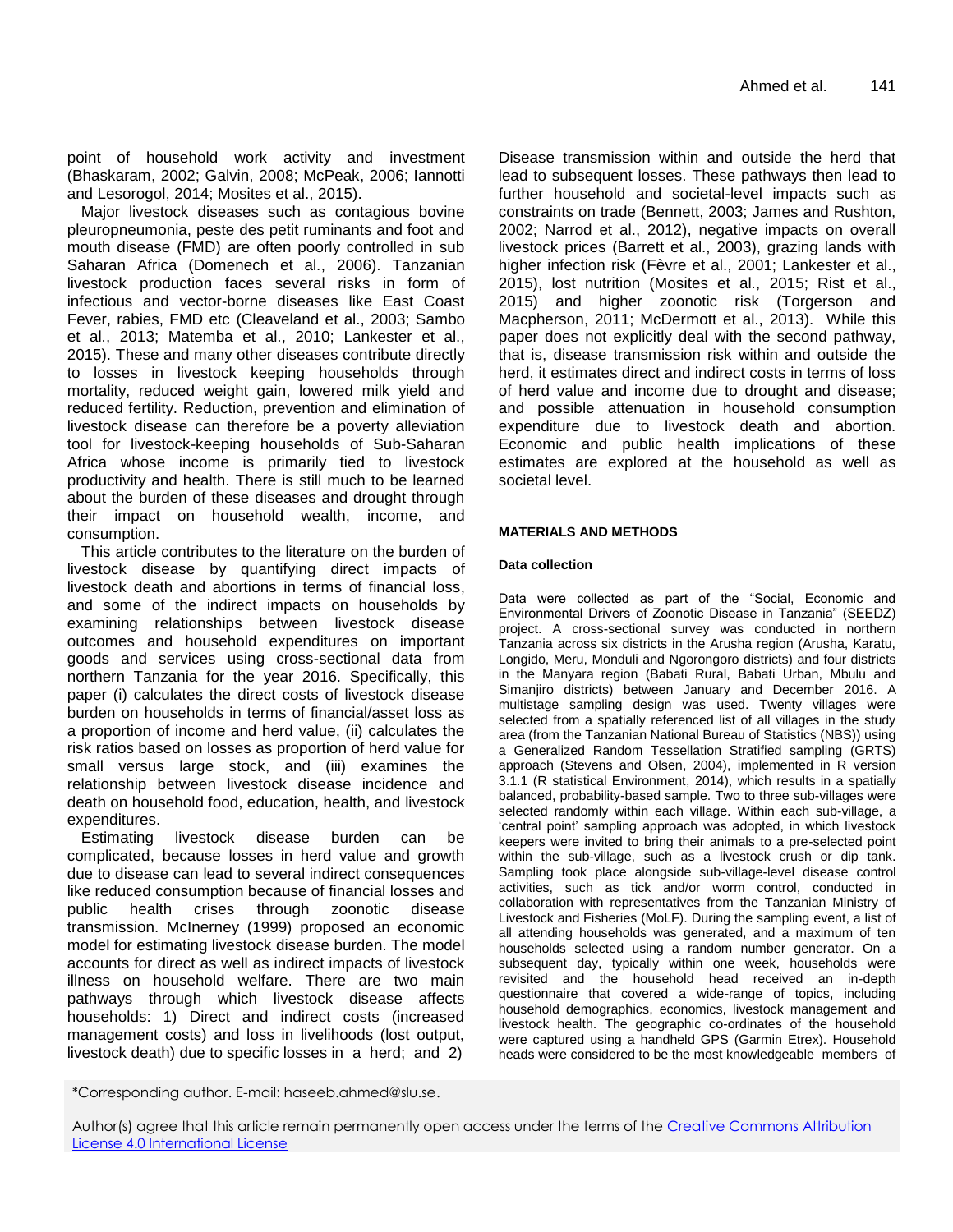households with regard to livestock management and disease history, but field teams were instructed to seek and accept input and clarification from other knowledgeable household members in attendance as a matter of course.

Because the first sample was collected at sub-village central points and depended on households" voluntary participation in the survey, self-selection may be of concern population inference. Therefore, a second shortened version of the same questionnaire was conducted in a selection of livestock-keeping households who did not attend a central point sampling event. This was done in order to allow comparison of the characteristics of households attending the sampling event with non-attending households to assess whether the central-point data collection process led to sample selection bias in relation to our research questions. A list of non-attenders was generated for each sub-village by the sub-village chairperson or a knowledgeable elder. From this list, a convenience sample of up to five households were selected using random number generation and visited in their homes in order to complete the household questionnaire and collect geographic co-ordinates.

In total, data were collected from 404 households in 49 subvillages at central points and shortened-survey data from nonattendees were collected from 193 households. The dataset is made up of one record (observation) per household collected from a questionnaire survey conducted with the household head. All questionnaire respondents provided written informed consent. The protocols, questionnaire and consent procedures were approved by the ethical review committees of the Kilimanjaro Christian Medical Centre (KCMC/832) and National Institute of Medical Research (NIMR/2028) in Tanzania, and in the UK by the ethics review committee of the College of Medical, Veterinary and Life Sciences, University of Glasgow.

Most of the data we use in this analysis were acquired through the data collection process described above. However, our survey did not collect household income or livestock market price estimates. For comparisons of livestock losses to income, we rely on average rural per capita income of \$256.4 (2016 dollars) as estimated in Lusambo (2016) and multiply it by number of household members to get an estimate of household income. Calculations are shown in Table 1. This should be taken as a rough estimate, first because it is an average rural income estimate for Tanzania, and second, because the estimate itself is likely to reflect disease and other environmental burdens. Adding the value of livestock lost to disease and drought to Lusambo (2016) income estimate could reduce this potential bias; however, the estimates were produced in different years. For these reasons, our incomerelated measures should be taken as rough approximations, and the interpretation should account for these factors.

Livestock market price data were used to estimate herd value. The LINKS (2018) database provides several list options to filter and extract data by species, breed, gender and age of livestock. We extracted the average price data from *all* major livestock markets within Tanzania for *all* genders and breeds of adult cattle, sheep and goats. A similar data extraction was performed for calves, lambs and kids. We calculate herd market value by multiplying the price of each stock category by the average LINKS category price for from January 2015-2016. The combination of the LINKS price data and our herd composition survey data allow us to calculate herd category values by cattle/sheep/goat stock type. The value of each category of stock is calculated as the average LINKS price for that category times the number of animals in that category. Total household herd value is the sum over all categories. LINKS (2018) website performance and data availability is sporadic. Data used in this analysis are available from the contact author.

The study area is characterized by a diversity of agro-ecological systems, livestock management practices, and integration of livestock with crop agriculture. The study region comprises a range

of ethnicities, including the Maasai and Barabaig, for whom rural livelihoods are traditionally based on extensive livestock production with limited crop agriculture ("pastoralists"), the Waarusha and Iraqw who have traditionally combined extensive cattle grazing and crop production ("agropastoralists"), and the Meru and Chagga who have traditionally reared small numbers of livestock that are closely integrated with crop agriculture ("smallholders"). Arusha Region has the largest livestock population in the country, with 5.6 million head of cattle, sheep and goats.

#### **Methodology**

Table 1 describes the variables used in the analysis and their sources, and Table 2 provides summary statistics. Based on these data, we carry out the following analyses: (i) calculate the direct costs of drought and disease on households in terms of financial/asset loss as a proportion of herd value, ii) calculate the direct costs as a proportion of income using estimates of rural income from Lusambo (2016), (iii) calculate risk ratios for small versus large ruminants based on losses as a proportion of herd values and (iv) estimate the relationship between livestock illness outcomes (death and abortion) and household expenditures on food, education and livestock.

For drought and disease as proportion of herd value, costs of each event (drought-death, disease-death and abortion) for each stock type are divided by the relevant stock herd value. The total loss percentages are estimated by dividing total costs for each event with total herd value, so that the percentages of losses are weighted by herd size for each stock type. For drought and disease as a proportion of herd value, we provide two-sample t-tests for differences across stock types based on in-sample data entirely from our survey. We do not conduct these tests for losses as a proportion of income, because standard errors would be biased downward by an unknown amount and tests would be uninformative due to the fact that we are relying on one average estimate for rural per capita income (Lusambo, 2016).

Estimates of loss relative to herd value are based on herd value at the time of the survey and not on herd value at the beginning of the year. This may cause an over or under-estimation of losses as proportion of herd value depending on the number of livestock entries and exits in that year. However, these estimates provide an illustration of the disease and drought threat to these households and how these risks affect small and large ruminants. Similarly, estimates of loss relative to income are based on an average income rather than income proportional to the herd, which may cause over or under-estimation of losses as proportion of income. However, the rough estimates of loss relative to income provide an illustration of the extent to which household income is attenuated by disease and drought in livestock-dependent households.

The relative risk of disease and drought on sheep, goats and cattle is estimated by dividing the percentage of sheep/goats losses by percentage of cattle losses. These ratios illustrate the relative magnitude of losses from disease and drought for cattle and small stock. These estimates are based on cross-sectional data and represent the disease and drought burden at a point in time. The cross-sectional nature of our data does not allow a more robust analysis of disease, drought, and herd dynamics over time.

To estimate the relationship between livestock losses and various categories of household expenditures, we relied on linear random effects regressions. Random effects (sub-village and village-level) were included to control for unobserved heterogeneity at each level. However, a likelihood ratio (LR) test rejected controlling for village-level random effects, hence random intercepts for sub-villages only are included in these regressions. Hausman Test provided further support for random effects regression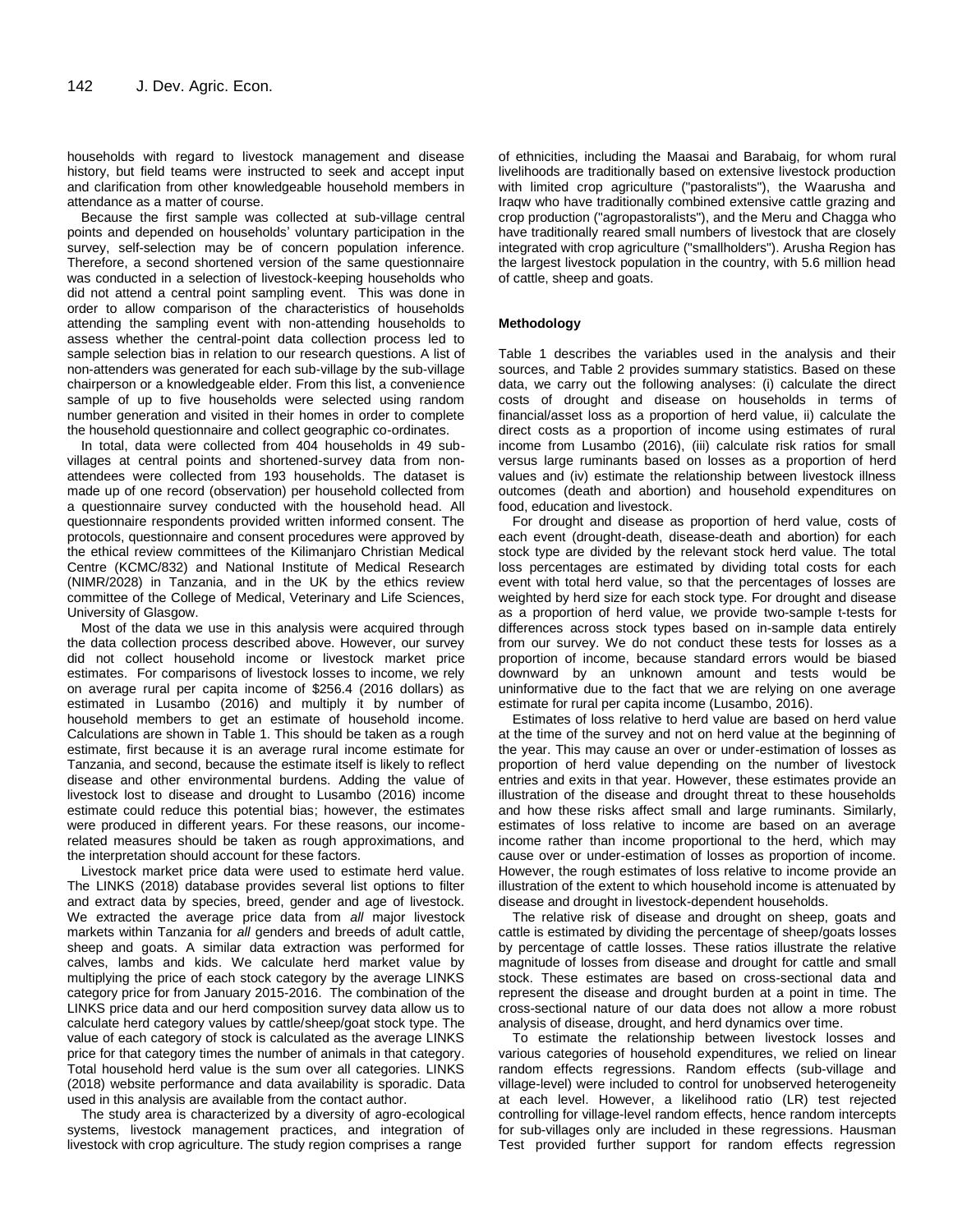#### **Table 1.** Data descriptions.

| Variable                      | <b>Description</b>                                                                                                                                                                                                                                                                                                                                                                                                                                                                           |
|-------------------------------|----------------------------------------------------------------------------------------------------------------------------------------------------------------------------------------------------------------------------------------------------------------------------------------------------------------------------------------------------------------------------------------------------------------------------------------------------------------------------------------------|
| [Stock] <sup>ª</sup> price    | The average price of cattle/sheep/goats (all breeds and genders) from January 2015 to<br>January 2016 in Tanzania, in USD (LINKS 2018) <sup>b</sup>                                                                                                                                                                                                                                                                                                                                          |
| Calf/lamb/kid price           | The average price of calves/lambs/kids (all breeds and genders) in Tanzania from January<br>2015 to January 2016 in USD (LINKS 2018) $^{\circ}$                                                                                                                                                                                                                                                                                                                                              |
| [Stock] value                 | in the household herd, where [Stock] is one of (Cattle, Sheep, Goats) Measured in USD                                                                                                                                                                                                                                                                                                                                                                                                        |
| Total herd value              | Sum of Cattle, Sheep and Goat herd value in 1000s of USD                                                                                                                                                                                                                                                                                                                                                                                                                                     |
| [Stock] disease death<br>Cost | Number of [Stock] that died due to disease in the household in the past 12 months, multiplied<br>by the average price of [Stock]                                                                                                                                                                                                                                                                                                                                                             |
| [Stock] drought death<br>Cost | Number of [Stock] that died due to drought in the household in the past 12 months, multiplied<br>by the average price of [Stock]                                                                                                                                                                                                                                                                                                                                                             |
| [Stock] abortion cost         | Number of [Stock] abortions in the household in the past 12 months, multiplied by the average<br>price of calf                                                                                                                                                                                                                                                                                                                                                                               |
| Income                        | Mean per capita income (in USD) of rural households in Tanzania as estimated by Lusambo<br>(2016), multiplied by size of the household Lusambo estimated monthly mean per capita<br>income adjusted for inflation (base year 2007) for rural households in 2016 as 31,115 TZS<br>Conversion into 2016 USD = Income per Year(TZS)*Inflation Adjusted Exchange Rate (2007 -<br>2016) = , where1 USD = 1,255TZS (2007 exchange rate) Average Inflation Rate in US (2007<br>$-2016 \approx 16\%$ |
| School expenditure            | School expenditure of the household in the last 12 months in USD                                                                                                                                                                                                                                                                                                                                                                                                                             |
| Food expenditure              | Out-of-farm food expenditure in last 12 months in USD                                                                                                                                                                                                                                                                                                                                                                                                                                        |
| Livestock expenditure         | Expenses borne for livestock management within a household in last 12 months in USD                                                                                                                                                                                                                                                                                                                                                                                                          |
| Cattle abortions              | Number of cattle abortions in a household within last 12 months                                                                                                                                                                                                                                                                                                                                                                                                                              |
| Cattle disease death          | Number of cattle died due to disease in a household within last 12 months                                                                                                                                                                                                                                                                                                                                                                                                                    |
| Livestock value               | Sum of cattle, sheep and goat value owned by household                                                                                                                                                                                                                                                                                                                                                                                                                                       |
| Adult HH members              | Number of household members above the age of 18                                                                                                                                                                                                                                                                                                                                                                                                                                              |
| Children 5 to 18              | Number of children in household aged from 5-18                                                                                                                                                                                                                                                                                                                                                                                                                                               |
| Acres owned                   | The number of acres owned by the household                                                                                                                                                                                                                                                                                                                                                                                                                                                   |
| Crops                         | Dummy variable = $1$ if household has planted crops, 0 otherwise                                                                                                                                                                                                                                                                                                                                                                                                                             |
| Transhumance distance         | The Euclidean distance, measured in Kilometers, between household and seasonal grazing<br>camp                                                                                                                                                                                                                                                                                                                                                                                               |

<sup>a</sup>[Stock] indicates one variable each for *Cattle*, *Sheep*, and *Goats*. <sup>b</sup>The LINKS (2018) database provides several list options to filter and extract data by species, breed, gender and age of livestock. We extracted the average price data from *all* the major livestock markets within Tanzania for *all* genders and breeds of adult cattle, sheep and goats. A similar data extraction was performed for calves, lambs and kids. Website performance and data availability at (LINKS 2018) is sporadic. Data used in this analysis are available from the contact author.

estimates as statistically consistent for our application.

For the purposes of regression analysis, continuous variables were transformed to natural logarithm due to skewness in the expenditure and value data because this distribution better approximates error distributions. Regression parameters therefore represent elasticities: the estimated percent change of the regress and in response to a percentage change in the associated regressor. The standard errors are clustered at the sub-village level to account for within sub-village correlation in errors.

To account for potential self-selection bias in the self-selection of households attending the central point sampling event  $(n = 404)$ , we ran a two-step Heckman selection regression to examine if the results for the selection model differ significantly from the other regressions (Heckman, 1979). Because of the potential for selfselection bias, we conducted a second more limited survey that represents a random sample of households stratified at the village level, with a small set of variables including the household"s distance to the central point, socioeconomic indicators of the

household, and herd sizes. This sample included 404 households that had attended the central point event and 193 households that had not. We used this sample to estimate a Probit regression for central point participation. The results of this regression allowed the calculation of an inverse Mills ratio for each observation in the central point dataset based on the regressors shared between the central point and at-home datasets. The inverse Mills ratio in our regressions of interest based on the broader set of variables collected at the central points was then included. It was found that our estimates of coefficients in the regressions do not substantively change with the selection model, and the inverse Mills ratio included in the second-step regression is statistically insignificant in all regressions at conventional test sizes (P-values for the parameter associated with the inverse Mills Ratio were 0.73, 0.86 and 0.57 for livestock, schooling and food expenditure regressions, respectively). Therefore, we report the regression without selection correction.

A subset of results by village classification was reported. Villages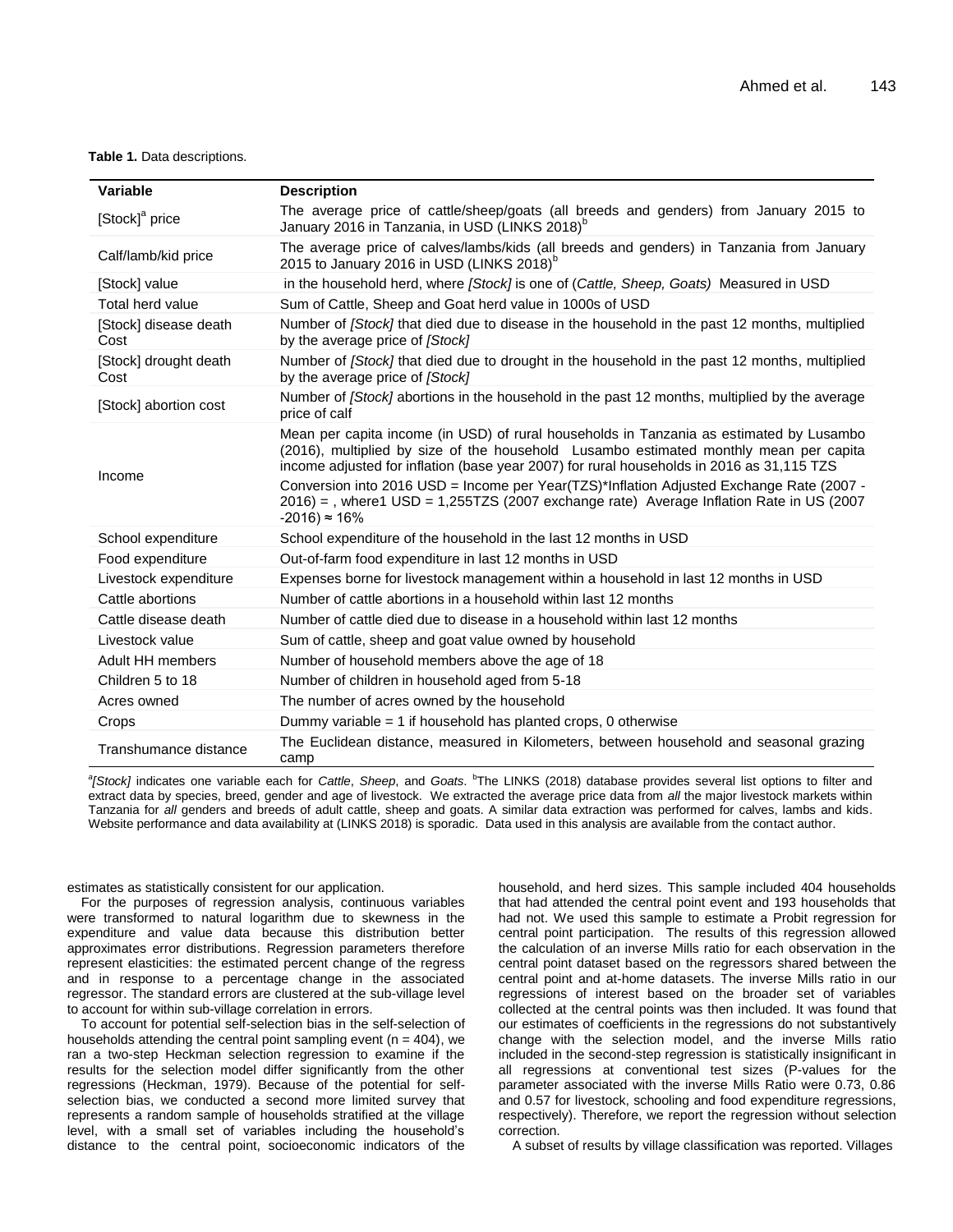**Table 2.** Summary statistics.

| <b>Parameter</b>          | N   | Mean   | <b>Median</b> | St. Dev | <b>Min</b>  | Max     |
|---------------------------|-----|--------|---------------|---------|-------------|---------|
| Cattle price              | 134 | 270.1  | 265.7         | 112.8   | 90.0        | 540.0   |
| Goat price                | 134 | 50.6   | 49.3          | 10.62   | 12.17       | 78.57   |
| Sheep price               | 134 | 45.3   | 45.3          | 7.39    | 18.00       | 54.16   |
| Calf price                | 134 | 130.5  | 122.0         | 11.96   | 81.76       | 175.5   |
| Lamb price                | 134 | 18.06  | 18.00         | 6.23    | 12.15       | 24.3    |
| Kid price                 | 134 | 10.12  | 10.00         | 0.379   | 9.83        | 11.26   |
| Cattle value              | 387 | 14,470 | 1,888         | 33,141  | $\Omega$    | 324,120 |
| Sheep value               | 314 | 2,873  | 720.0         | 7,863   | 45.3        | 81,006  |
| Goats value               | 353 | 3,059  | 1000          | 6,005   | 50.6        | 50,100  |
| Cattle disease death cost | 404 | 406.2  | 0.00          | 1,701   | $\mathbf 0$ | 27,010  |
| Sheep disease death cost  | 404 | 192.9  | 0.00          | 680.9   | 0           | 8,154   |
| Goats disease death cost  | 404 | 272.4  | 0.00          | 885.5   | 0           | 10,120  |
| Cattle drought death cost | 375 | 752.8  | 0.00          | 4,106   | 0           | 54,020  |
| Sheep drought death cost  | 388 | 107.9  | 0.00          | 734.5   | 0           | 11,778  |
| Goats drought death cost  | 404 | 132.3  | 0.00          | 716.3   | 0           | 10,120  |
| Cattle abortion cost      | 358 | 77.4   | 0.00          | 353.2   | 0           | 5,220   |
| Sheep abortion cost       | 371 | 11.37  | 0.00          | 54.49   | 0           | 789.4   |
| Goat abortion cost        | 363 | 38.00  | 0.00          | 105.2   | 0           | 903     |
| Income                    | 404 | 1801.2 | 1538.4        | 1291.4  | 256.4       | 9,486.8 |
| Schooling expenditure     | 295 | 259.6  | 0.00          | 971.6   | 0           | 14,184  |
| Food expenditure          | 295 | 624.1  | 141.8         | 1,107.5 | 6.00        | 13,793  |
| Livestock expenditure     | 295 | 305.5  | 172.4         | 54.7    | $\mathbf 0$ | 5,531.9 |
| Cattle abortions          | 358 | 0.592  | 0.00          | 2.71    | $\Omega$    | 40      |
| Livestock value           | 295 | 18,106 | 5,547         | 34,392  | 406.7       | 324,120 |
| Adult HH members          | 295 | 6.52   | 6.00          | 3.98    | 1           | 27      |
| Children 5 to 18          | 295 | 3.04   | 3.00          | 2.46    | $\mathbf 0$ | 15      |
| Acres owned               | 295 | 8.32   | 4.00          | 12.95   | 0           | 120     |
| Crops                     | 295 | 0.92   | 1.00          | 0.264   | 0           | 1       |
| Transhumance distance     | 404 | 10.36  | 0.00          | 21.5    | 0           | 156.8   |

were classified as those in which livestock rearing (rather than crop agriculture) was considered to be the primary livelihood activity ("pastoral" villages) and those in which a mix of crop and livestock were important ("agro-pastoral and small holder"). Village classification was performed in consultation with District-level government officials, typically the District Veterinary Officer or District Livestock Officer.

# **RESULTS**

Table 2 and Figure 1 illustrate the distributions of herd values and losses due to disease-related death and abortions across stock type. The medians for these types of losses are zero as more than 50% of the households do not report these losses. The distribution of herd sizes suggests that the sample consists of mostly small and medium sized farm enterprises. Given that the median losses in our sample are equal to zero, that is, more than 50% households do not experience a negative livestock event; average losses may reflect that household

livestock losses tend to be severe when they do occur.

There is variation in herd sizes within our sample, and we investigate the relationship between herd size and disease losses. Figure 2 depicts the proportions of *[Stock]* losses as a function of *[Stock]* herd values. The figure shows a heterogeneous and weak relationship across herd sizes within our sample, but if anything, smaller herds appear to suffer more as a proportion of herd size than do large herds, as suggested by the kernel regression lines sloping down to the right. Such a relationship may exist because large-herd holders may be able to respond to and rebound from livestock losses due to drought and disease, while those with smaller herds may be more cash and input constrained and potentially have less ability to protect their herds against negative shocks and to replenish them when they happen (McPeak 2006). The risk of their herd being wiped out by negative shocks is possibly also more acute (Lybbert et al., 2004). In addition, abortion or death of an animal may have a larger impact on current consumption capacity for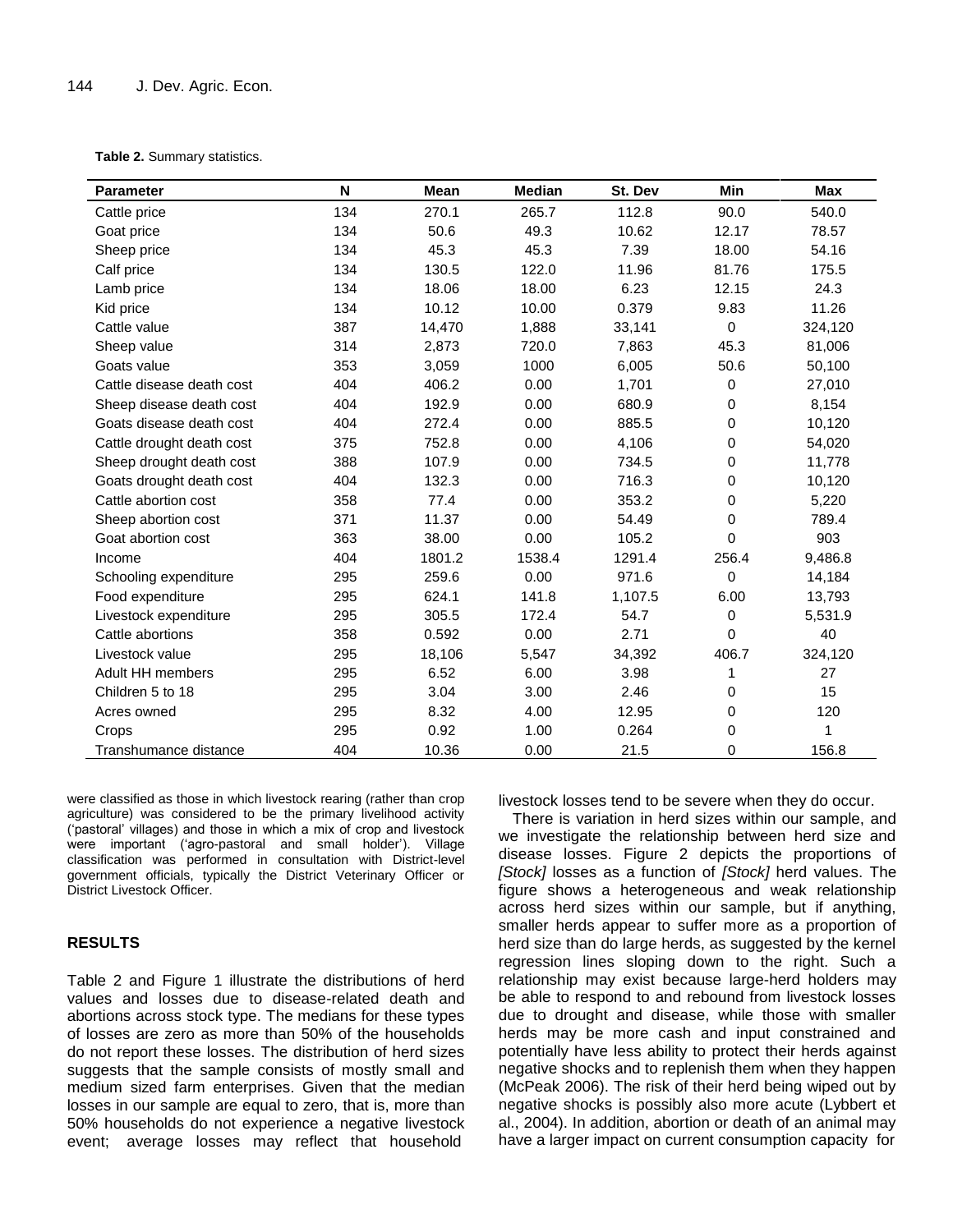

**Figure 1.** Histograms of Herd Value, Abortion and Disease Death Costs (in USD).



**Figure 2.** Scatter plot of proportion of *[stock] herd loss* from both drought and disease over *[stock] herd value* with kernelweighted local polynomial regression fit.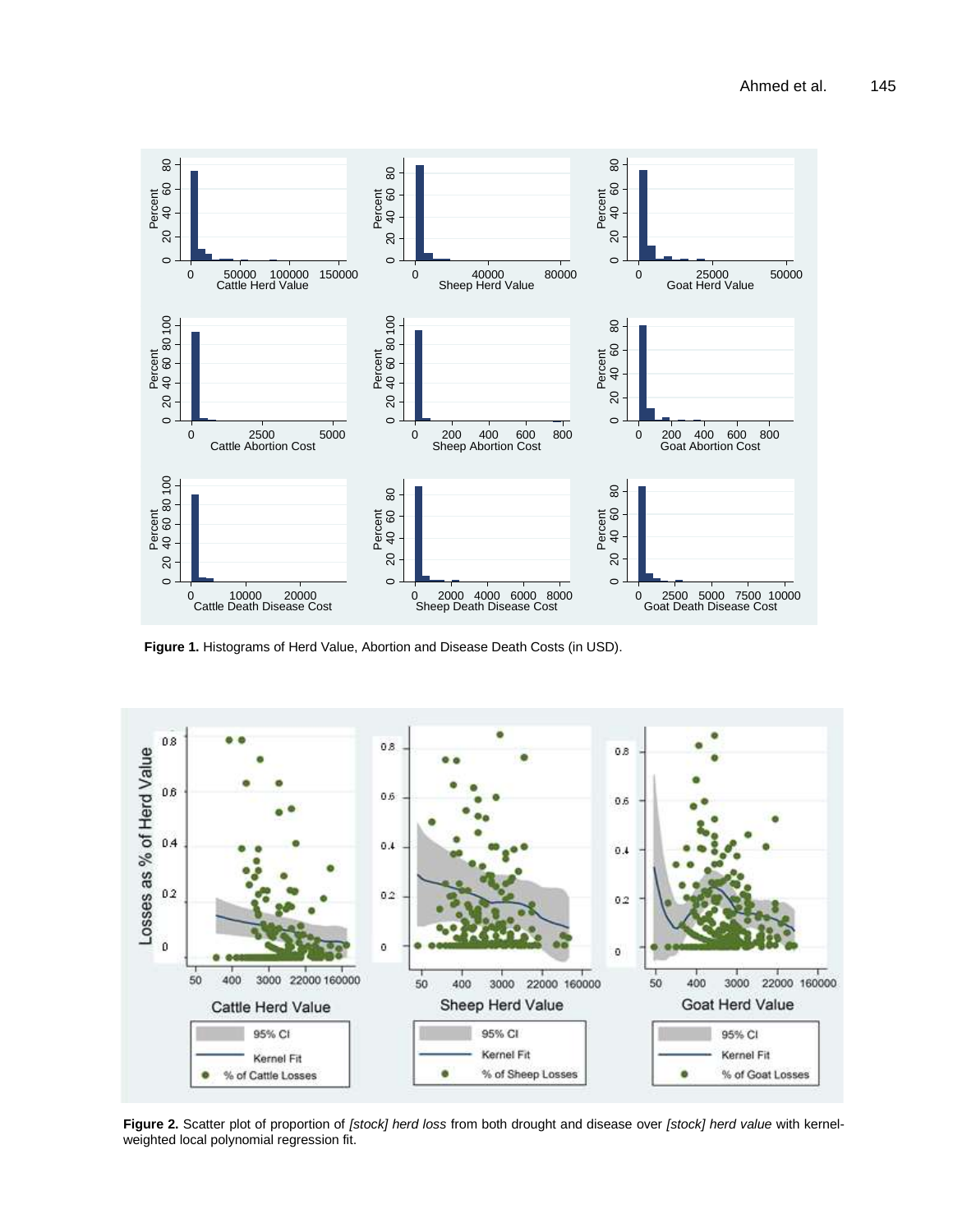|                   | Loss as % of herd value |                  |              |                    |       |                                     |                                    | Loss as % of Income                              |        |              |       |       |
|-------------------|-------------------------|------------------|--------------|--------------------|-------|-------------------------------------|------------------------------------|--------------------------------------------------|--------|--------------|-------|-------|
| <b>Parameter</b>  | Cattle                  | <b>Sheep</b>     | Goats        | Sheep and<br>qoats | Total | <b>Risk Ratio</b><br>(Sheep/Cattle) | <b>Risk ratio</b><br>(goat/cattle) | <b>Risk ratio</b><br>(sheep and<br>qoat/ cattle) | Cattle | <b>Sheep</b> | Goats | Total |
| Abortions         | 0.5                     | $0.4(0.101)^{a}$ | .24(0.089)   | .21(0.35)          | .20   | 0.8[0.24, 1.36]                     | 2.48[1.61, 3.35]                   | 2.42[1.8, 3.02]                                  | 3.5    | 0.5          | .2'   | 6.1   |
| Disease death     | 2.8                     | 6.7(0.053)       | 8.9(0.003)   | 8.1(0.000)         | 7.7   | 2.39[1.49, 3.29]                    | 3.17[2.04, 4.3]                    | 2.89[1.56, 4.22]                                 | 17.3   | 10.2         | 15.2  | 42.7  |
| Total disease     | 3.3                     | 7.1(0.036)       | 10.14(0.000) | 9.3(0.008)         | 8.9   | 2.15[1.39, 2.91]                    | 3.07[1.89, 4.25]                   | 2.81[1.41, 4.2]                                  | 20.8   | 10.7         | 17.3  | 48.8  |
| Drought death     | 5.2                     | 3.75(0.05)       | 4.3(0.003)   | 3.8(0.018)         | 4.8   | 0.72[0.39]<br>1.05                  | 0.82[0.32, 1.32]                   | 0.73[0.5, 0.96]                                  | 18.4   | 5.5          | 6.7   | 30.6  |
| Disease + drought | 8.5                     | 10.85(0.008)     | 14.44(0.001) | 13.1(0.044)        | 13.7  | .28[0.88, 1.68]                     | 1.69[1.1, 2.28]                    | .54[1.12, 1.96]                                  | 39.2   | 16.2         | 24.0  | 79.4  |

**Table 3.** Average losses as a percent of herd value and income, by livestock type.

<sup>a</sup>P-values in parenthesis are based on two-sided test for differences in cattle losses as a proportion of herd value to sheep losses or goat losses as a proportion of their respective herd value. The mean comparison tests illustrate that disease losses are high as a proportion of herd value for small stock, while cattle experience higher average drought losses as percentage of herd value. 95% confidence intervals for risk ratios are given in brackets.

owners of small herds. On the other hand, herd size is a risk factor for many infectious diseases in livestock, with individual risk of infection typically higher in larger herds (Makita et al., 2011; Rizzo et al., 2016). Therefore, a systematic relationship between herd size and livestock losses is not obvious.

#### **Direct losses as a proportion of herd value**

Table 3 presents the average livestock death and abortion losses as percentage of *[Stock] Value*, where *[Stock]* refers to *Cattle*, *Sheep* and *Goats*. In our sample, cattle abortions accounted for 0.5% loss in *Cattle Value*, and cattle death due to disease accounted for an average loss of 2.8% of the *Cattle Value.* Cattle deaths due to drought, on average, accounted for a loss of 5.2% in *Cattle Value* per year. In total, an average household experienced a loss in *Cattle Value* of 8.5% per year [95% CI: 6.4%, 10.6%] due to drought and disease.

Sheep deaths due to disease accounted for a

loss of 6.7% of the *Sheep Value* in a representative household. Sheep abortion losses were 0.4% of the *Sheep Value*. Sheep deaths due to drought accounted for a loss of 3.75% of the *Sheep Value*. In total, an average household experienced a loss in *Sheep Value* of 10.85% per year [95% CI: 9.5%, 14.3%] due to drought and disease.

Goat deaths due to disease accounted for a loss of 8.9% of *Goats Value* per year. Goat abortion losses were 1.24% of *Goat Value*. Goat deaths due to drought accounted for a loss of 4.3% of *Goat Value*. In total, an average household experienced a loss in *Goat Value* of 14.4% [95% CI: 11.35%, 18.4%] due to drought and disease. Losses for sheep and goats combined account for 13.1% of the *Sheep* and *Goat Value*.

Total abortion, disease-death and drought losses account for 1.2, 8.9 and 4.8% of the total household herd value, suggesting that disease losses are two-thirds of total losses. These results suggest that drought and disease risk are a serious threat to households" asset base in northern Tanzania. Furthermore, the well-being of a livestock-keeping household in rural Tanzania relies relatively heavily on herd value, and any losses in the herd value may affect consumption, nutrition and even schooling (Marsh et al., 2016). Table 3 presents mean comparison t-tests between the proportions of cattle disease losses and sheep and goat disease losses. The means of losses due to disease as a percentage of herd value are larger for small stock than cattle. The hypothesis that there was no difference in the mean value of goat disease death losses and cattle disease death losses was rejected against the alternative that difference was not equal to zero (p-value  $= 0.003$ ). Similarly, the combined sheep and goat disease-related losses are greater than cattle losses (p-value  $\leq$  0.001). For the sheep disease death losses, the null hypothesis that difference in means in comparison to cattle disease losses is equal to zero is rejected against the hypothesis that the difference is greater than zero (p-value  $= 0.053$ ). Means of total disease losses (abortions plus death) for goats and sheep are also greater than total cattle disease losses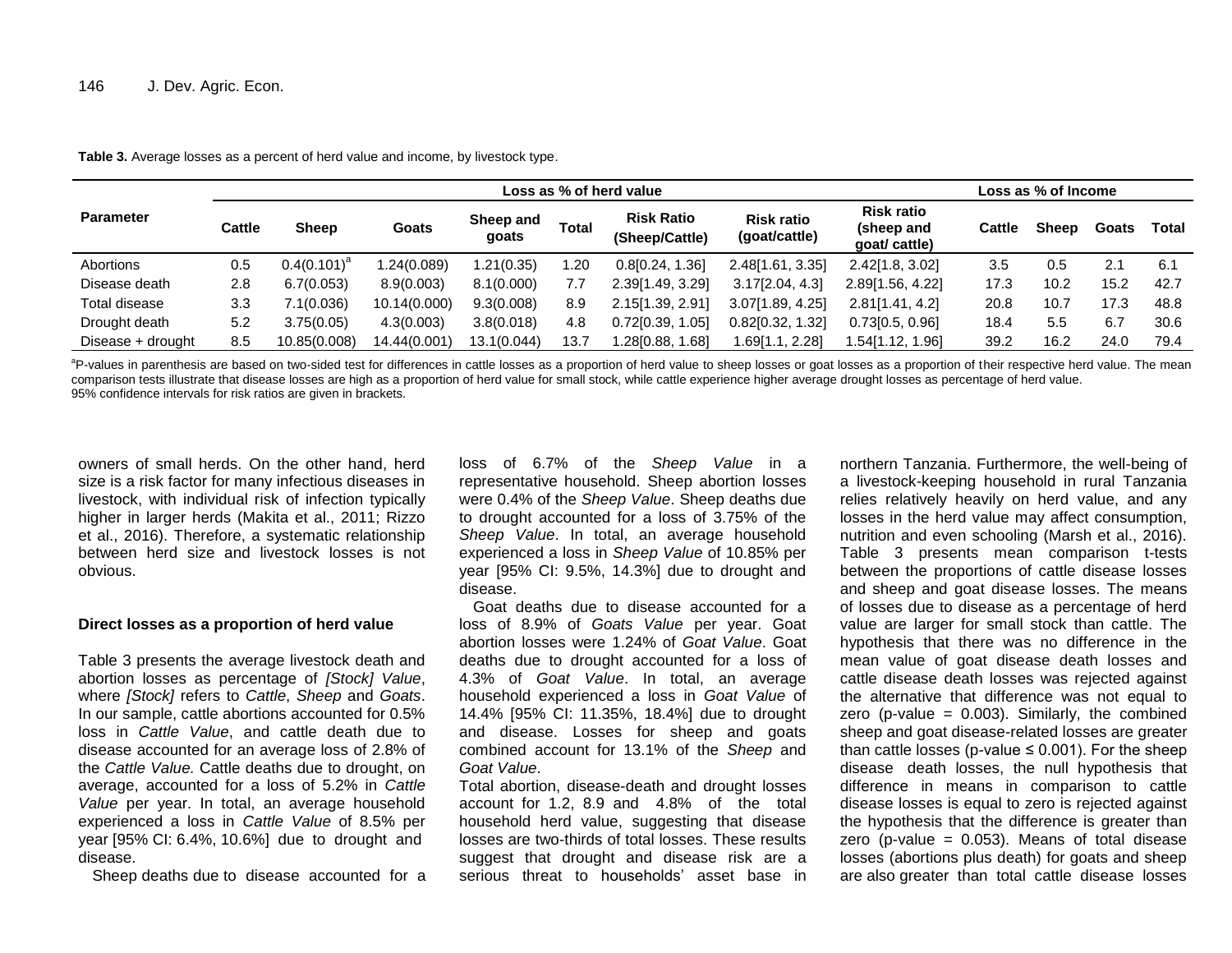$(p\n-values < 0.001$  and 0.036, respectively).

Table 3 presents the risk-ratios of disease and drought losses for small versus large stock. The relative risk of abortion in goats versus cattle is 1.24/0.5=2.48 [95% CI: 1.61, 3.35], sheep versus cattle is 0.8 [95% CI: 0.24, 1.36], and sheep and goats combined versus cattle is 2.42 [95% CI: 1.8, 3.02]. Sheep are 2.15 times more likely to die of a disease or abort than cattle [95% CI: 1.39, 2.91], whereas goats are 3.07 times more likely to die of a disease or abort than cattle in our sample [95% CI: 1.89, 4.25]. The risk ratio of drought losses between sheep and goats combined versus cattle is 0.73 [95% CI: 0.5, 0.96], suggesting that cattle are more likely to be affected by drought. However, the drought effects are statistically weaker when comparing cattle to sheep and goats separately, such that the confidence intervals (Column 6-7, Row 4) for these risk ratios contain 1 (which represents no difference in loss rates). Overall, losses of sheep and goats together are about 1.5 times those of cattle.

A pattern that emerges from the mean comparison tests and risk ratios in Table 3 is that cattle tend to be more severely affected by drought as a percentage of herd size, and the economic impacts of drought is most severe through the loss of cattle. Conversely, while the aggregate economic impact of disease is greatest for cattle, disease death as a proportion of herd size is larger for small stock than for cattle.

At least three aspects of this pattern are of particular interest. Firstly, cattle herd value is an order of magnitude larger on average than the value of sheep and goat herds, so it was not surprising that the value of economic losses are higher, despite disease losses as a proportion of the herd size being smaller. Secondly, the finding that losses associated with disease in small stock are higher than those for cattle may be linked to cerebral coernurosis, an emerging disease issue in sheep and goats in the study setting. This disease is caused by the larval form of the dog tapeworm, *Taenia multiceps,* which encysts in the brain and spinal cord of small ruminants (the reservoir hosts) typically causing a progressive neurological disease leading to death (Miran et al., 2015). Anecdotally, mortality rates associated with cerebral coernurosis, locally known as *Ormilo*, are increasing in northern Tanzania (Queenan et al., 2017; Hughes et al., 2019). Thirdly, there is some evidence that livestock holders in this region have been substituting away from cattle and buying small stock in response to increasing climatic variability (Bollig, 2006; Goldman and Riosmena, 2013; McCabe et al., 2010). The higher rate of drought loss in cattle as a proportion of herd size relative to small stock (Table 3) reflects a motivation for this substitution. Reasons for substitution toward small stock are likely to include the lower cost of purchasing small stock, their higher reproduction rates, and their capacity to browse and graze more successfully in diverse forage

environments and to survive drought (Silanikove and Koluman 2015). Nonetheless, given the finding that small stock are more susceptible to disease (for a given herd size) than cattle, the risk ratios in Table 3 suggest that as a result of this substitution towards small stock, herd owners are trading drought loss risk against disease risk.

Livestock keepers were asked to report deaths due to disease and those due to drought separately. In general, it would be expected that livestock deaths that occurred in highly emaciated animals during the dry season or shortly after the onset of rains (when animals are often at high risk of mortality) would be attributed to drought, while deaths following an obvious illness or that were otherwise unexplained would be linked to disease. It is important to note however that droughts may make animals more susceptible to infectious disease, and infectious disease may reduce the ability of the animal to survive drought, further complicating the attribution of a livestock mortality events to a particular cause. Identifying the true cause of mortality would require post-mortem based examination, which was beyond the scope of this study.

# **Direct losses as a proportion of household income**

Table 3 provides the percentage of *[Stock]* losses as a proportion of average rural *Income*. In our sample, cattle deaths due to disease and cattle abortions accounted for an average loss of 17.3 and 3.5% of *Income*, respectively*.* Cattle deaths due to drought accounted for an average loss of 18.4% as a proportion of *Income*. Cattle losses as a proportion of income are found to be much higher in pastoral production systems with drought losses averaging 39.1% of *income*, but 4.5% of *income* for agro-pastoral and smallholder households.

Sheep deaths due to disease and sheep abortions accounted for a loss of 10.2 and 0.5% as a proportion of household *Income*, respectively. Sheep deaths due to drought account for a loss of 5.5% of *Income*. In total, the sheep losses due to disease and drought can add up to 16.2% as a proportion of *Income*. Sheep losses as a proportion of income are found to be much higher in pastoral production systems with drought losses averaging 8.7% of *Income*, but 0.3% of *Income* for agropastoral and smallholder households.

Goat deaths due to disease and goat abortions account for a loss of 15.2 and 2.1% of *Income*, respectively. Goat deaths due to drought account for a loss of 6.7% of *Income*. In total, goat losses due to disease and drought can add up to 24% of rural household"s *Income*. Goat losses, as in the case of cattle and sheep, are found to be much higher in pastoral production systems with drought losses averaging 9.8% of *Income*, but 0.7% of *Income* for agro-pastoral and smallholder households.

In total, reported cattle, sheep and goat death losses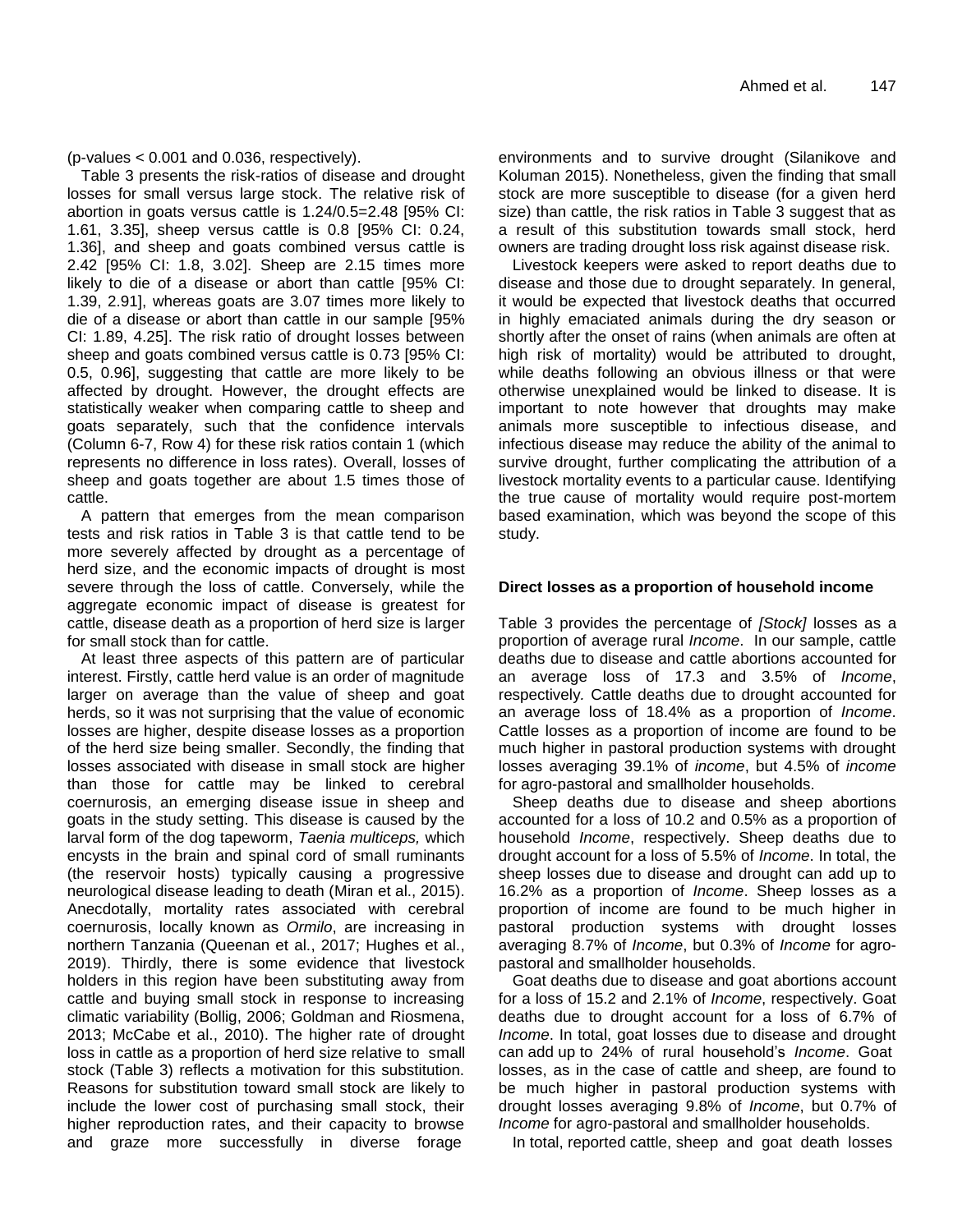average 79.4% of estimated average rural household income as estimated by Lusambo (2016). This relatively large magnitude of loss in relation to income is possible because households in our sample, and in low-income rural communities more generally, frequently hold a large proportion of their wealth in the form of livestock and land, while monetary savings and income amount to only a small percentage of their total wealth (Rosenzweig and Wolpin, 1993). Furthermore, other studies have demonstrated that the rate of return (effective income) of livestock among herd owners in low income settings is relatively low and variable, heavily depends on herd size, breed composition and environmental conditions like drought and disease, and as a result may sometimes be negative (Anagol et al., 2017; Attanasio and Ausburg, 2018; Gehrke and Grimm, 2018).

While drought is a common characteristic of the semiarid rangelands in the region, drought frequency and severity is increasing (Lyon and DeWitt, 2012; Vigaud et al., 2017). Indeed, in the last few months of data collection, toward the end of 2016, severe dry season conditions persisted across East Africa after minimal rain fell during the period of short rainy period (November-December), a situation which was exacerbated by the scant long rains (March-May 2017). As a consequence, in early 2017, Kenya (but not Tanzania) declared a drought state of emergency (AllAfrica, 2017; Huffington Post, 2017). The year 2016 provides one representation of weather and climate trends in east Africa, but our drought-related results should be interpreted with these conditions in mind and would surely vary depending on drought conditions. The cross-sectional nature of our data precludes us from mapping drought risk and severity overtime.

# **Indirect impacts of livestock disease**

We have estimated some of the indirect relationships between livestock disease and other household economic outcomes. We focused on cattle because of their relatively high value as a proportion of wealth, and on food, livestock and education expenditures because of their importance for both long and short-run family wellbeing.

Abortions may be associated with at least two types of losses: the loss of an addition to the herd, thereby reducing expected herd asset value, and loss due to morbidity, reduced milk production, and other production value that might have otherwise been available to consume. Table 4 shows that cattle abortions tended to be strongly statistically related to expenditures on food, school and livestock. From Column 1, a 1% increase in cattle abortions is related to a decrease of 1.2% in schooling expenditure (p-value  $= 0.063$ ). This decrease in education expenditure may be the result of an income effect from the perceived loss of wealth or income from the abortion of an expected addition to the herd, or illness in the herd associated with abortion. Through this income effect, livestock disease may have important implications in terms of educational attainment in livestock-dependent households. Testing the exact mechanisms through which livestock losses take a toll on household expenditure is beyond the scope of this work. However, Marsh et al. (2016) established the link between educational attainment and livestock health, demonstrating that vaccinations, through decreased livestock mortality and increased productivity, translated into higher education expenditure and school attendance, particularly for girls. Because education is linked with higher lifelong productivity and income, the effects can be farther reaching still.

It was found that cattle abortions are positively related to food expenditure (Table 4). A one percent increase in cattle abortions is related to a 0.68% increase in food expenditure (p-value  $= 0.036$ ). If livestock morbidity from abortion-related disease reduces the animal source food production via the household herd, the household may choose to buy more food from outside the farm to feed the family. Through this channel, livestock illness can lead to food expenditure that could have been saved if livestock were healthier, and instead spent on education, saving or investing to build further productive assets.

Lastly, the results suggest that cattle abortions are related to higher livestock expenditures. A 1% increase in cattle abortions are related to 0.66% increase in livestock expenditures (p-value  $= 0.004$ ). This may arise as a result of higher veterinary costs for immediate treatment of the animal (e.g. with antibiotics). It is worth emphasizing that these regressions should be interpreted as correlations, not causal relationships. Livestock health outcomes like abortion and death may be correlated with a host of unobserved characteristics like farmer"s managerial ability.

Table 4 shows a consistently positive and significant coefficient on livestock value in all of these regressions, which suggests that there is a strong relationship between herd size and expenditure capacity. Any reduction in herd value may result in a host of indirect effects which may result in lost wellbeing for livestockdependent households. While the effects of cattle disease death on school, food, and livestock expenditures are not statistically significant at conventional test sizes, the signs of the estimate are interesting. Increases in cattle disease death are weakly negatively correlated with school and food expenditures, and weakly positively related to livestock expenditures, which is not inconsistent with the income effects of losses attenuating household expenditures on goods and services, while simultaneously leading to a need for more health care expenditures to care for sick livestock.

Disease incidence may also affect future costs,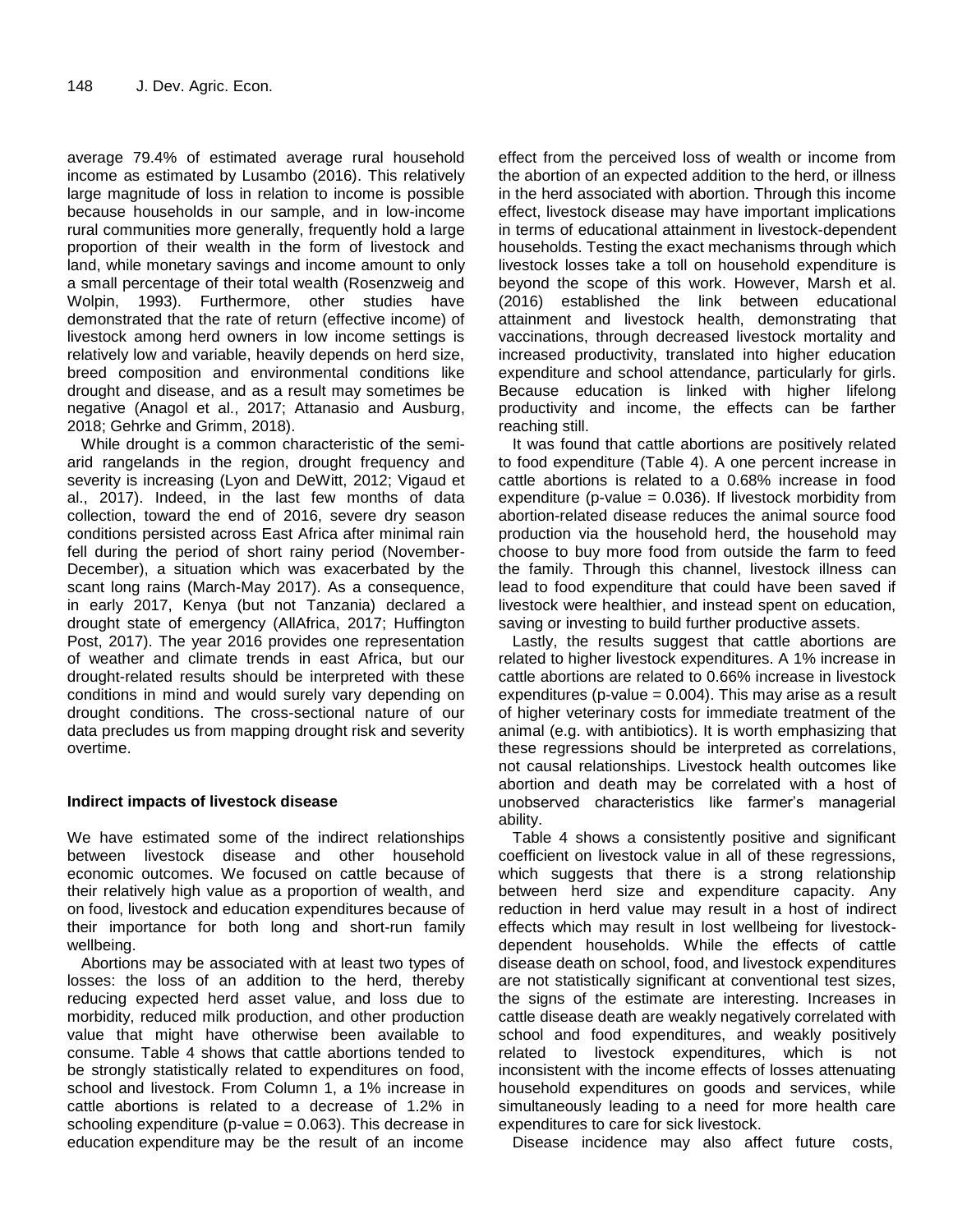| Table 4. Relationship between schooling expenditure, food expenditure and cattle health outcomes – random effects |  |  |  |
|-------------------------------------------------------------------------------------------------------------------|--|--|--|
| regression.                                                                                                       |  |  |  |

| <b>Parameter</b>       | <b>School expenditure</b> | <b>Food expenditure</b> | Livestock expenditure |
|------------------------|---------------------------|-------------------------|-----------------------|
| Cattle abortions       | $-1.205*(0.647)$          | $0.68**$ (0.30)         | $0.662***(0.232)$     |
| Cattle disease death   | $-0.579(0.629)$           | $-0.369(0.46)$          | 0.209(0.261)          |
| Livestock value        | $0.42**$ (0.176)          | $0.052**$ (0.026)       | $0.071**$ (0.033)     |
| Land area              | $-0.11(0.54)$             | $-0.517(0.434)$         | $-0.27(0.511)$        |
| Crops                  | $-0.024(1.83)$            | $2.73**$ (1.35)         | $1.71*(0.89)$         |
| Adult HH members       | $-1.02(1.93)$             | $-0.36(1.53)$           | $-0.145(1.16)$        |
| Children 5 to 18       | $3.34***(1.21)$           | 1.081(1.087)            | 0.382(0.827)          |
| Number of observations | 295                       | 295                     | 295                   |

\*\*\*, \*\*, \* indicate statistical significance at 1, 5 and 10% respectively. Standard errors (in parentheses) are clustered at the sub-village level.

increase subjective disease risk assessment, and result in increased future use of preventive medications. Increased use of antibiotics is of concern in relation to the emergence and spread of antimicrobial resistance, which may be costly for the society as a whole (Ahmed et al., 2018; Althouse et al., 2010). There may be several other costs related to livestock management and disease control. Opportunity cost of livestock management time, and costs associated with herd restocking and livestock grazing are among the most noteworthy, though not captured in our data. While herd restocking and other management practices like communal livestock grazing and transhumance provide vital benefits, especially in areas with high rainfall variability over time and space (Agrawal, 2001; Ostrom, 2015), these practices may also be related to higher disease transfer and livestock morbidity and mortality due to disease (Fèvre et al., 2001).

## **Conclusion**

This paper examines disease and drought losses as proportions of herd value and income and estimates the relationships between livestock health outcomes and household expenditures of livestock-dependent households. We conceptualized livestock disease impacts following McInerney (1996; 1999) and used cross-sectional data from northern Tanzania for estimation purposes. The paper contributes to the understanding of pathways through which livestock diseases and droughts decrease household welfare. We find that these negative shocks account for 10-15% of loss in herd value and roughly around 80% of household income in our sample. Since farmers in low-income countries generally have a higher asset base than disposable income, these asset losses are significant and represent a large proportion of income.

It was found that the risk of disease-associated mortality in small stock is 2.8 times than in cattle for our sample. On the other hand, cattle are more vulnerable to drought. These results are based on a cross-section of data representing a specific point in time. The data do not allow a more robust analysis of the dynamics of disease, drought risk, and herd composition over time.

It was also found that cattle abortions were negatively related to households" education expenditure and positively related to out-of-farm food costs and livestock management costs. Richer data to support identification would be needed to estimate the causal impacts of livestock disease on household expenditure.

Livestock disease and drought can be major contributing factors in poverty of livestock-dependent communities through their impact on herd value and income. Interventions and management strategies aimed at reduction of livestock disease and drought losses may improve herd and household welfare and alleviate poverty.

# **CONFLICT OF INTERESTS**

The authors have not declared any conflict of interests.

## **REFERENCES**

- Agrawal A (2001). Common property institutions and sustainable governance of resources. World development 29(10):1649-1672.
- Ahmed H, Call DR, Quinlan RJ, Yoder JK (2018). Relationships between livestock grazing practices, disease risk, and antimicrobial use among East African Agropastoralists. Environment and Development Economics 23(1):80-97.
- AllAfrica (2017). Tanzania: Act Over Drought Threat, Govt Urged. [http://allafrica.com/stories/ 201701060417.html.](http://allafrica.com/stories/%20201701060417.html) 2017 January 6.
- Althouse BM, Bergstrom TC, Bergstrom CT (2010). A public choice framework for controlling transmissible and evolving diseases. Proceedings of the National Academy of Sciences 107(suppl 1):1696-701.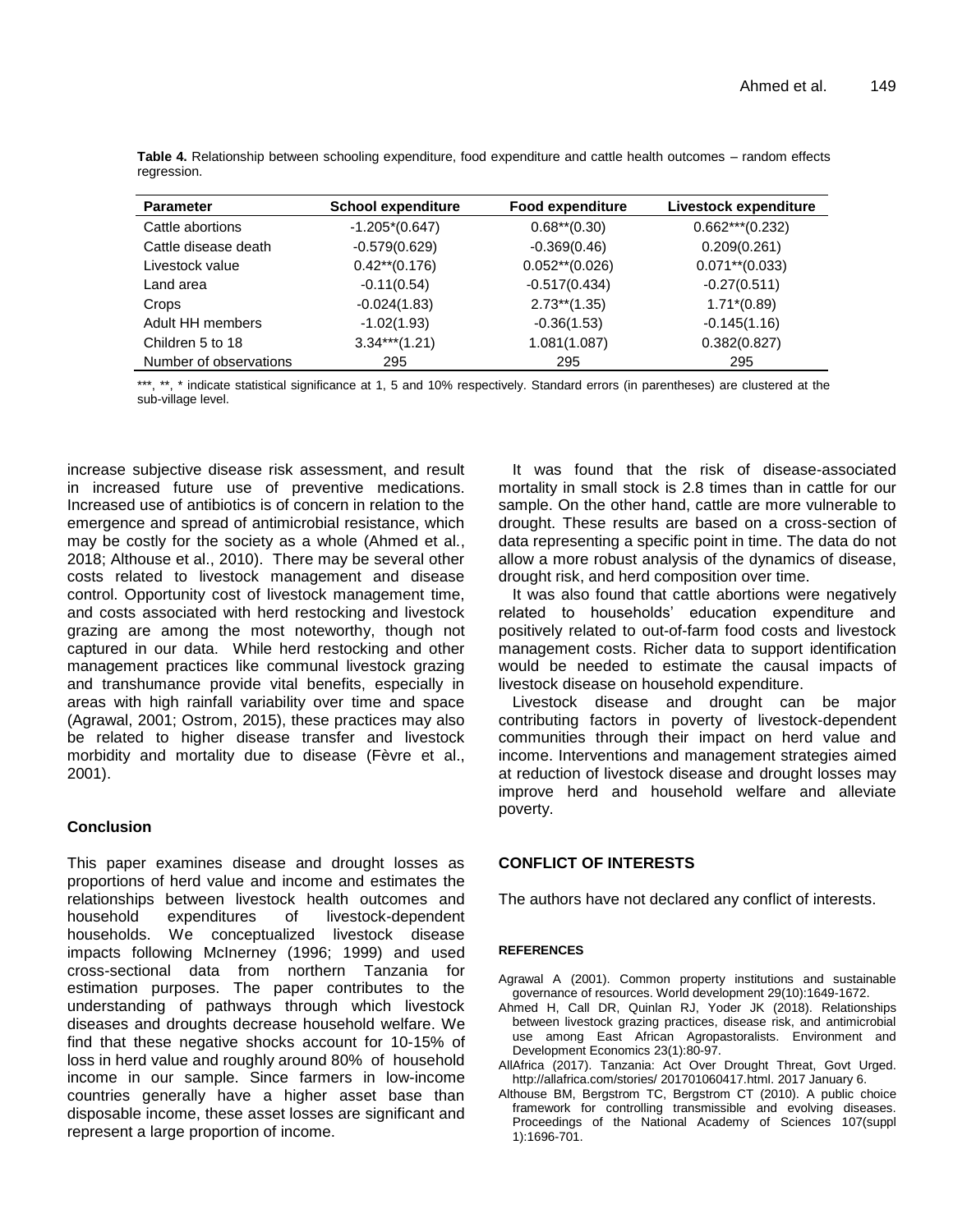- Anagol S, Etang A, Karlan D (2017). Continued Existence of Cows Disproves Central Tenets of Capitalism? Economic Development and Cultural Change 65(4):583-618.
- Attanasio O, Augsburg B (2018). Holy Cows or Cash Cows? The Economic Return to Livestock in Rural India. Economic Development and Cultural Change 66(2):307-330.
- Barrett CB, Chabari F, Bailey D, Little PD, Coppock DL (2003). Livestock pricing in the northern Kenyan rangelands. Journal of African Economies 12(2):127-55
- Bennett R (2003). The "direct costs" of livestock disease: the development of a system of models for the analysis of 30 endemic livestock diseases in Great Britain. Journal of Agricultural Economics 54(1):55-71.
- Bollig M (2016). Adaptive cycles in the savannah: pastoral specialization and diversification in northern Kenya. Journal of Eastern African Studies 10(1):21-44.
- Bhaskaram P (2002). Micronutrient malnutrition, infection, and immunity: an overview. Nutrition Reviews 60(5):S40-5.
- Cleaveland S, Kambarage DM, Kazwala RR, Kunda J, French NP (2003). Participatory survey on zoonotic diseases affecting livestock keeping communities in Tanzania. Journal of Animal and Veterinary Advances.
- Domenech J, Lubroth J, Eddi C, Martin V, Roger F (2006). Regional and international approaches on prevention and control of animal transboundary and emerging diseases. Annals of the New York Academy of Sciences 1081(1):90-107.
- Fèvre EM, Coleman PG, Odiit M, Magona JW, Welburn SC, Woolhouse ME (2001). The origins of a new Trypanosoma brucei rhodesiense sleeping sickness outbreak in eastern Uganda. The Lancet 358(9282):625-628.
- Galvin KA (2008). Responses of pastoralists to land fragmentation: social capital, connectivity and resilience. In Fragmentation in Semi-Arid and Arid Landscapes (pp. 369-389). Springer, Dordrecht.
- Gehrke E, Grimm M (2018). Do cows have negative returns? The evidence revisited. Economic Development and Cultural Change 66(4):673-707.
- Goldman MJ, Riosmena F (2013). Adaptive capacity in Tanzanian Maasailand: Changing strategies to cope with drought in fragmented landscapes. Global Environmental Change 23(3):588-97.
- Heckman J (1979). Sample selection bias as a specification error. Applied Econometrics 31(3):129-137.
- Huffington Post (2017). What You Need To Know About The Drought In East Africa. https://www.huffingtonpost.com/entry/what-you-need-toknow-about-the-drought-in-east-

africa\_us\_58b5c681e4b0658fc20f9ab3?guccounter=1.2017 March 1.

- HLPE (2016). Sustainable agricultural development for food security and nutrition: what roles for livestock? A report by the High Level Panel of Experts on Food Security and Nutrition of the Committee on World Food Security, Rome. http://www.fao.org/3/a-i5795e.pdf
- Hughes EC, Kibona TK, de Glanville WA, Lankester F, Davis A, Carter RW, de Jong RMF, Nyasebwa OM, Claxton JR, Cleaveland S, Allan KJ (2019). Taenia multiceps coenurosis in Tanzania: a major and under-recognised livestock disease problem in pastoral communities. Veterinary Record, vetrec-2018. https://www.ncbi.nlm.nih.gov/pubmed/30683735
- James AD, Rushton J (2002). The economics of foot and mouth disease. Revue scientifique et technique-office international des epizooties 21(3):637-641.
- Lankester F, Lugelo A, Kazwala R, Keyyu J, Cleaveland S, Yoder J (2015). The economic impact of malignant catarrhal fever on pastoralist livelihoods. PloS One 10(1):e0116059.
- Livestock Information Networks and Knowledge System (LINKS) (2018). Last Accessed 24/08/2018. Texas A&M University. http://www.lmistz.net/Pages/Public/chart.aspx. Data available from the authors.
- Lusambo LP (2016). Households income poverty and inequalities in Tanzania: Analysis of empirical evidence of methodological changes.
- Journal of Ecosystem and Ecography 6:2. https://www.omicsonline.org/open-access/households-incomepoverty-and-inequalities-in-tanzania-analysis-of-empirical-evidence-

of-methodological-challenges-2157-7625-1000183.php?aid=74473.

- Lybbert TJ, Barrett CB, Desta S, Layne Coppock D (2004). Stochastic wealth dynamics and risk management among a poor population. The Economic Journal. 114(498):750-777.
- Lyon B, DeWitt DG (2012). A recent and abrupt decline in the East African long rains. Geophysical Research Letters 39:2.
- Iannotti L, Lesorogol C (2002). Animal milk sustains micronutrient nutrition and child anthropometry among pastoralists in Samburu, Kenya. American Journal of Physical Anthropology 155(1):66-76.
- Makita K, Fèvre EM, Waiswa C, Eisler MC, Thrusfield M, Welburn SC (2011). Herd prevalence of bovine brucellosis and analysis of risk factors in cattle in urban and peri-urban areas of the Kampala economic zone, Uganda. BMC Veterinary Research 7(1):60.
- Marsh TL, Yoder J, Deboch T, McElwain TF, Palmer GH (2016). Livestock vaccinations translate into increased human capital and school attendance by girls. Science Advances 2(12):e1601410.
- Matemba LE, Fèvre EM, Kibona SN, Picozzi K, Cleaveland S, Shaw AP, Welburn SC (2010). Quantifying the burden of rhodesiense sleeping sickness in Urambo District, Tanzania. PLoS Neglected Tropical Diseases 4(11):e868.
- McCabe JT, Leslie PW, DeLuca L (2010). Adopting cultivation to remain pastoralists: the diversification of Maasai livelihoods in northern Tanzania. Human Ecology 38(3):321-334.
- McDermott J, Grace D, Zinsstag J (2013). Economics of brucellosis impact and control in low-income countries. Revue Scientifique et Technique 32(1):249-261.
- McInerney J (1996). Old economics for new problems‐Livestock disease: presidential address. Journal of Agricultural Economics 47(1‐4):295-314.
- McInerney J (1999). Livestock Disease as an Economic Problem, in Bennett, R. M. and Marshall, B. J. (eds.), Economic Assessment of Livestock Disease Problems, Reading UK, Department of Agricultural and Food Economics, The University of Reading pp. 25-40.
- McPeak J (2006). Confronting the risk of asset loss: What role do livestock transfers in northern Kenya play? Journal of Development Economics 81(2):415-437.
- Miran MB, Nzalawahe J, Kassuku AA, Swai ES (2015). Prevalence of coenurosis in sheep and goats at three slaughter slabs in Ngorongoro District, Tanzania. Tropical Animal Health and Production. 47(8):1591-1597.
- Mosites EM, Rabinowitz PM, Thumbi SM, Montgomery JM, Palmer GH, May S, Rowhani-Rahbar A, Neuhouser ML, Walson JL (2015). The relationship between livestock ownership and child stunting in three countries in Eastern Africa using national survey data. PLoS One 10(9):e0136686.
- Narrod C, Zinsstag J, Tiongco M (2012). A one health framework for estimating the economic costs of zoonotic diseases on society. EcoHealth 9(2):150-162.
- Ostrom E (2015). Governing the Commons. The Evolution of Institutions for Collective Action. Cambridge, UK: Cambridge University Press.
- Queenan K, Mangesho P, Ole-Neselle M, Karimuribo E, Rweyemamu M, Kock R, Häsler B (2017). Using local language syndromic terminology in participatory epidemiology: lessons for One Health practitioners among the Maasai of Ngorongoro, Tanzania. Preventive Veterinary Medicine 139:42-49.
- R statistical Environment (**2014**). R statistical Environment, version 3.1.1. https://www.r-statistics.com/2014/07/r-3-1-1-is-released-andhow-to-quickly-update-it-on-windows-os/
- Rist CL, Garchitorena A, Ngonghala CN, Gillespie TR, Bonds MH (2015). The burden of livestock parasites on the poor. Trends in parasitology 31(11):527-530.
- Rizzo F, Vitale N, Ballardini M, Borromeo V, Luzzago C, Chiavacci L, Mandola ML (2016). Q fever seroprevalence and risk factors in sheep and goats in northwest Italy. Preventive veterinary medicine 130:10- 17.
- Rosenzweig MR, Wolpin KI (1993). Credit market constraints, consumption smoothing, and the accumulation of durable production assets in low-income countries: Investments in bullocks in India. Journal of Political Economy 101(2):223-244.
- Sambo M, Cleaveland S, Ferguson H, Lembo T, Simon C, Urassa H,